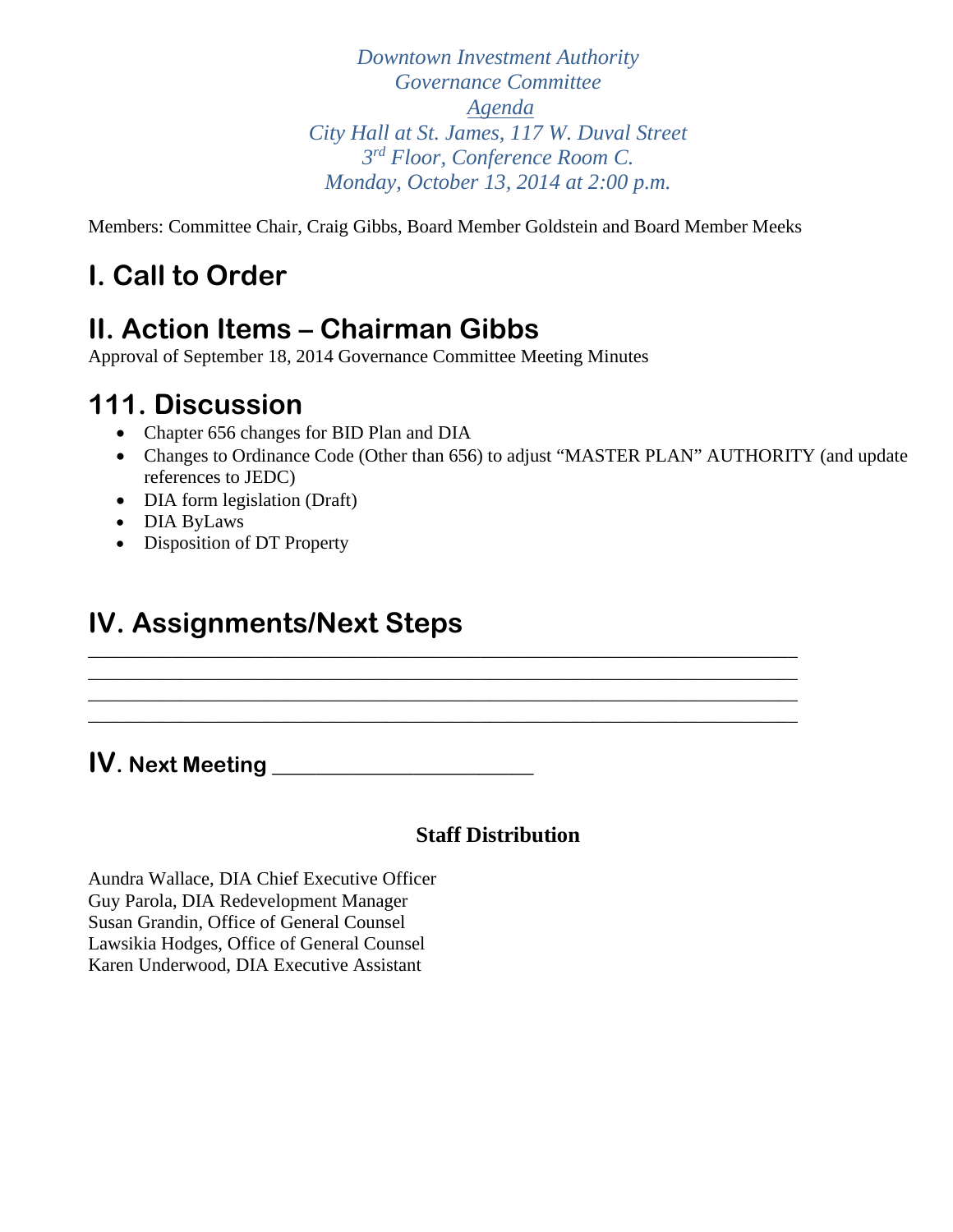**Downtown Investment Authority Governance Committee Meeting** 

*Monday, October 13, 2014 2:00 p.m.*

**City Hall at St. James 117 West Duval St., 3rd Floor Conference Room C**

#### *DIA Governance Committee MEETING MINUTES*

**Board Members Present:** Craig Gibbs, Committee Chairman; Doris Goldstein and Jack Meeks

**Board Members Absent:** None

**Office of General Counsel:** Susan Grandin

**Council Member:** Lori Boyer

**Attendees:** Aundra Wallace, DIA Chief Executive Officer; Guy Parola, DIA Redevelopment Manager; Jim Klement, DIA Development Coordinator and Karen Underwood, DIA Executive Assistant

#### **I. CALL TO ORDER**

Chairman Gibbs called the governance committee meeting to order at approximately 2:10 p.m.

#### **II. ACTION ITEMS**

#### **A MOTION WAS MADE BY BOARD MEMBER MEEKS AND SECONDED BY BOARD MEMBER GOLDSTEIN APPROVING THE SEPTEMBER 18, 2014 GOVERNANCE COMMITTEE MEETING MINUTES. THE MOTION PASSED UNANIMOUSLY 3-0.**

#### **III. DISCUSSION**

THE COMMITTEE DISCUSSED THE DOCUMENT ENTITLED "CHANGES TO ORDINANCE CODE (OTHER THAN 656) TO ADJUST "DOWNTOWN MASTER PLAN" AUTHORITY (AND UPDATE REFERENCES TO JEDC)".

Susan Grandin, Office of General Counsel, provided a summary of that document entitled "DIA/CRA changes to Ordinance Code".

The committee discussed the DIA/CRA changes to Ordinance Code.

acksönville here Florida Begins.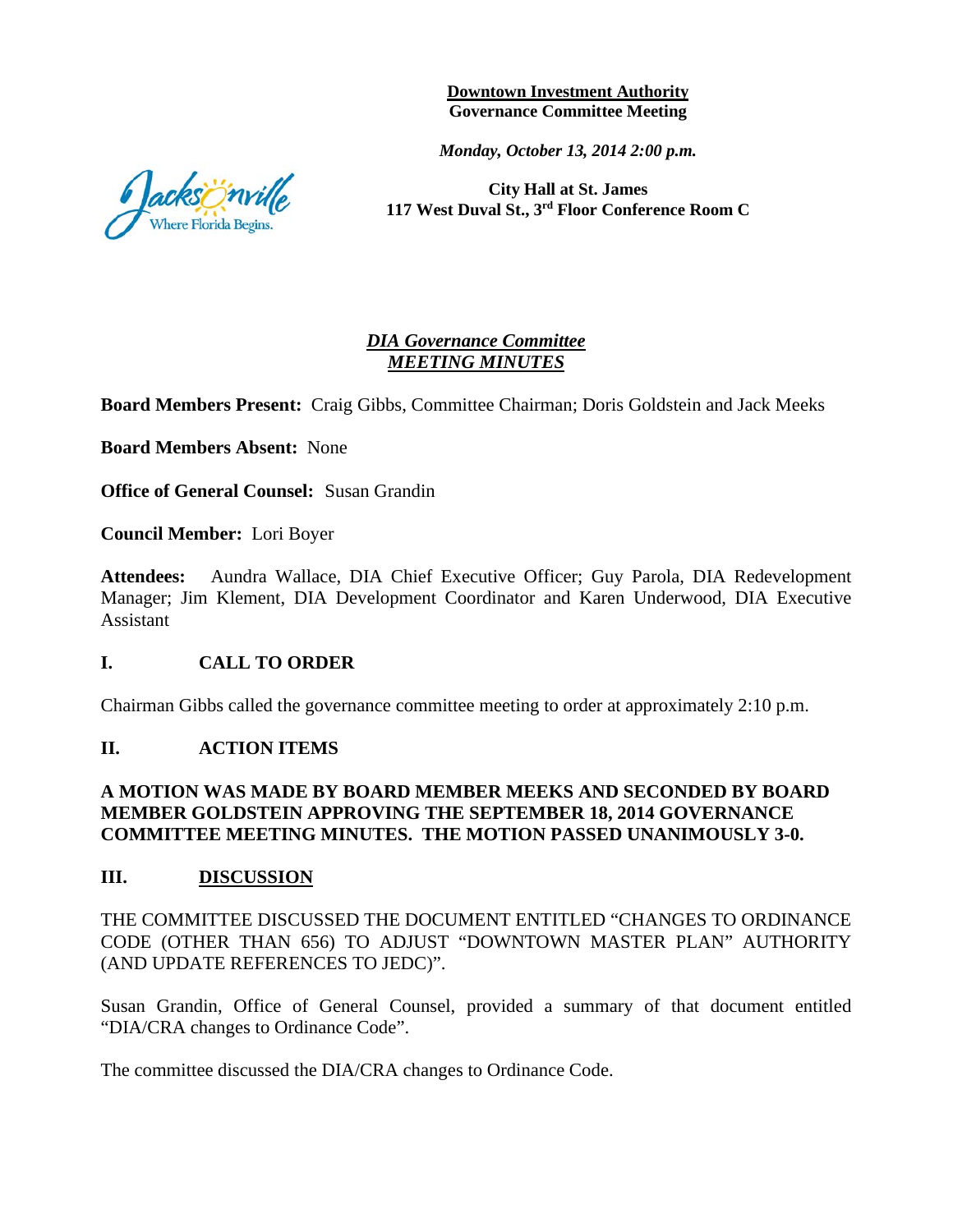Downtown Investment Authority Governance Committee Meeting October 13, 2014 Page 2 of 3

#### **A MOTION WAS MADE BY BOARD MEMBER MEEKS AND SECONDED BOARD MEMBER GOLDSTEIN TO APPROVE SECTION 55.308 SECTION (a)(4) AS IT WAS PROPOSED. THE MOTION PASSED UNANIMOUSLY 3-0. (This motion was later reversed.)**

Susan Grandin commented about the last sentence of Section 55.308(a)(4). The DIA may make changes to the Design Guidelines through Board action, but may not make changes to the Zoning Code.

THE COMMITTEE DISCUSSED THE DOCUMENT ENTITLED "CHAPTER 656 CHANGES FOR BID PLAN AND DIA."

Section 250.1004 – Definitions

The committee discussed Section 250.1004(a), *Ordinance Code.*

The committee opined that for downtown, the "Economic Development Officer" should be the Chief Executive Officer of the DIA, or designee.

The committee discussed Section 656.361.10 regarding Design Guidelines.

Susan Grandin restated Section 656.361.1, *Ordinance Code.* Regarding the Intent paragraph on Page 8,

#### **A TWO-PART MOTION WAS MADE BY BOARD MEMBER GOLDSTEIN AND SECONDED BY BOARD MEMBER MEEKS THAT**

- **(1) IN THE DOCUMENT ENTITLED "CHAPTER 656 CHANGES FOR BID PLAN AND DIA", ON PAGE 8, THE FINAL PHRASE OF THE PARAGRAPH AFTER "DESIGN GUILDINES IN THIS SECTION" SHOULD BE DELETED; AND**
- **(2) IN THE DOCUMENT ENTITLED "CHANGES TO ORDINANCE CODE (OTHER THAN 656)", THAT THE PROPOSED AMENDMENT TO SECTION 55.308(A)(4),**  *ORDINANCE CODE* **BE REVISED TO DELETE THE FOLLOWING SENTENCE "TO THE EXTENT THAT THE DOWNTOWN MASTER PLAN AS A COMPLETE BODY OF WORK DOES NOT CONFLICT WITH THE BID PLAN, IT MAY ALSO BE RELIED UPON AND ALSO INTERPRETED BY THE DIA."**

#### **THE MOTION PASSED UNANIMOUSLY 3-0**

#### **DIA FORM LEGISLATION DRAFT**

The board reviewed the DIA form legislation regarding codifying powers and works with other departments regarding downtown.

- The Council CRA workshop would assist the Board to shape the legislation regarding what powers that Council believes the DIA has versus what powers the DIA would have as an independent authority.
- CEO Wallace will email the CRA Workshop presentation to the board members.